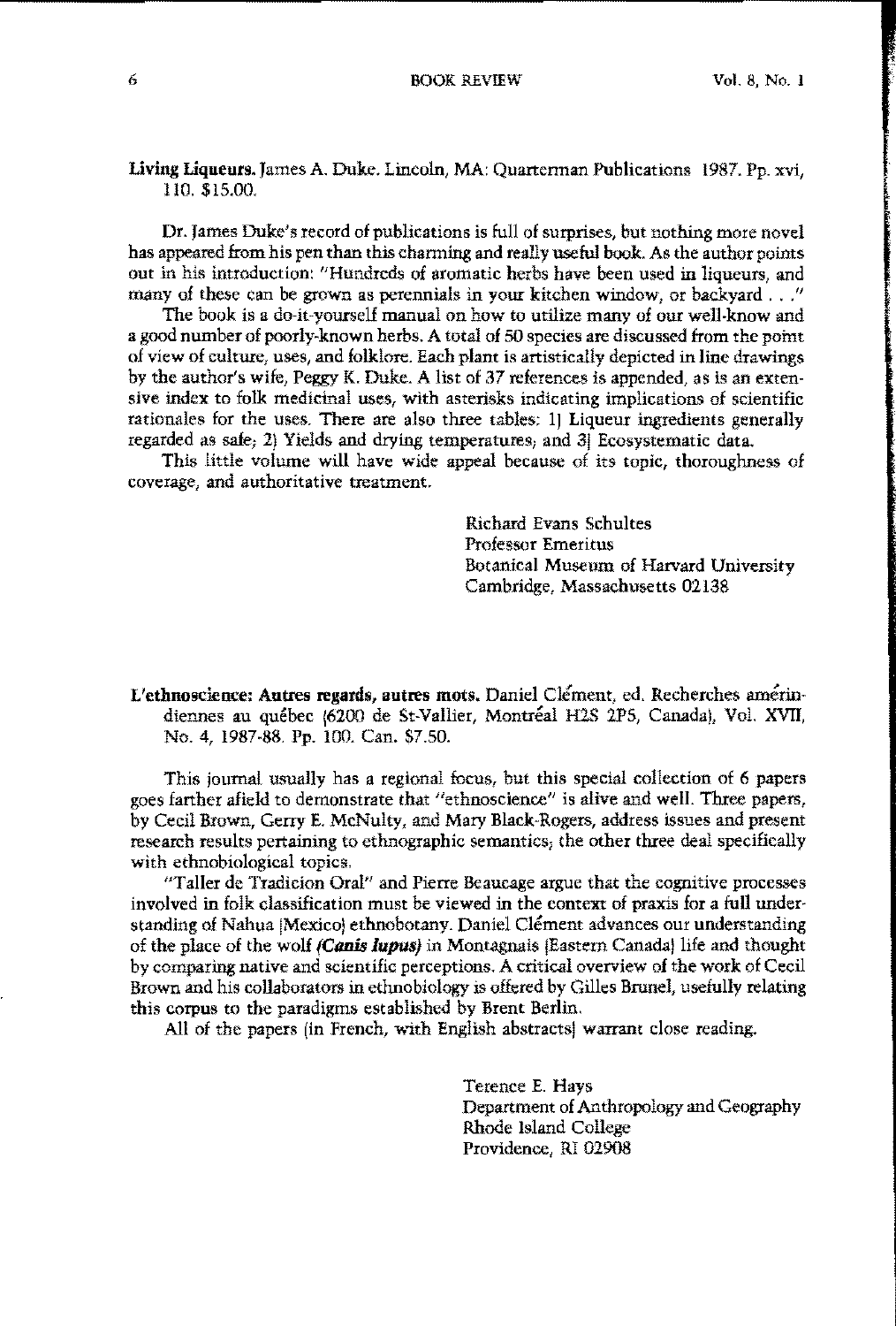# **A Manual of Ethnobotany.** S.K. Jain, ed. Jodhpur, India: Scientific Publishers, 1987. pp. x, 228. Rs. 125.

During the past quarter-century, India has been in the forefront of ethnobotany. There is hardly another nation that has so many trained young ethnobotanists. One of the outstanding leaders in this upsurge of interest in ethnobotany is Dr. S.K. Jain. He has many achievements to his credit, principal amongst which is his major influence in founding the very aetive Indian Society of Ethnobotany. The editing of this significant *A Manual of Ethnobotany* is certainly not ene of his least contributions to the high place that this inter-disciplinary discipline has attained in his country.

The bock fully covers the concepts, scope, practical and academic value, and field methodology of cthnobotany and instruction in this aspect of science. Fifteen Indian specialists have contributed to the work, which is divided into 16 sections, all of which are based on lectures given at a meeting of the Indian Society of Etbuobotany held at Lucknow in 1986. The spectrum of topics considered is very wide-ranging, from the scope and subdisciplines of ethnobotany to plants in magico·religious beliefs in the Sanskrit **literature and guidelines to the preparation of scientific and technical papers, reports,** and popular articles.

India must be congratulated, Dr. Jain must be thanked, and the contributors must receive our gratitude for the effort involved in producing this worthwhile and useful manual.

> Richard Evans Schultes Professor Emeritus Botanical Museum of Harvard University Cambridge, Massachusetts 02138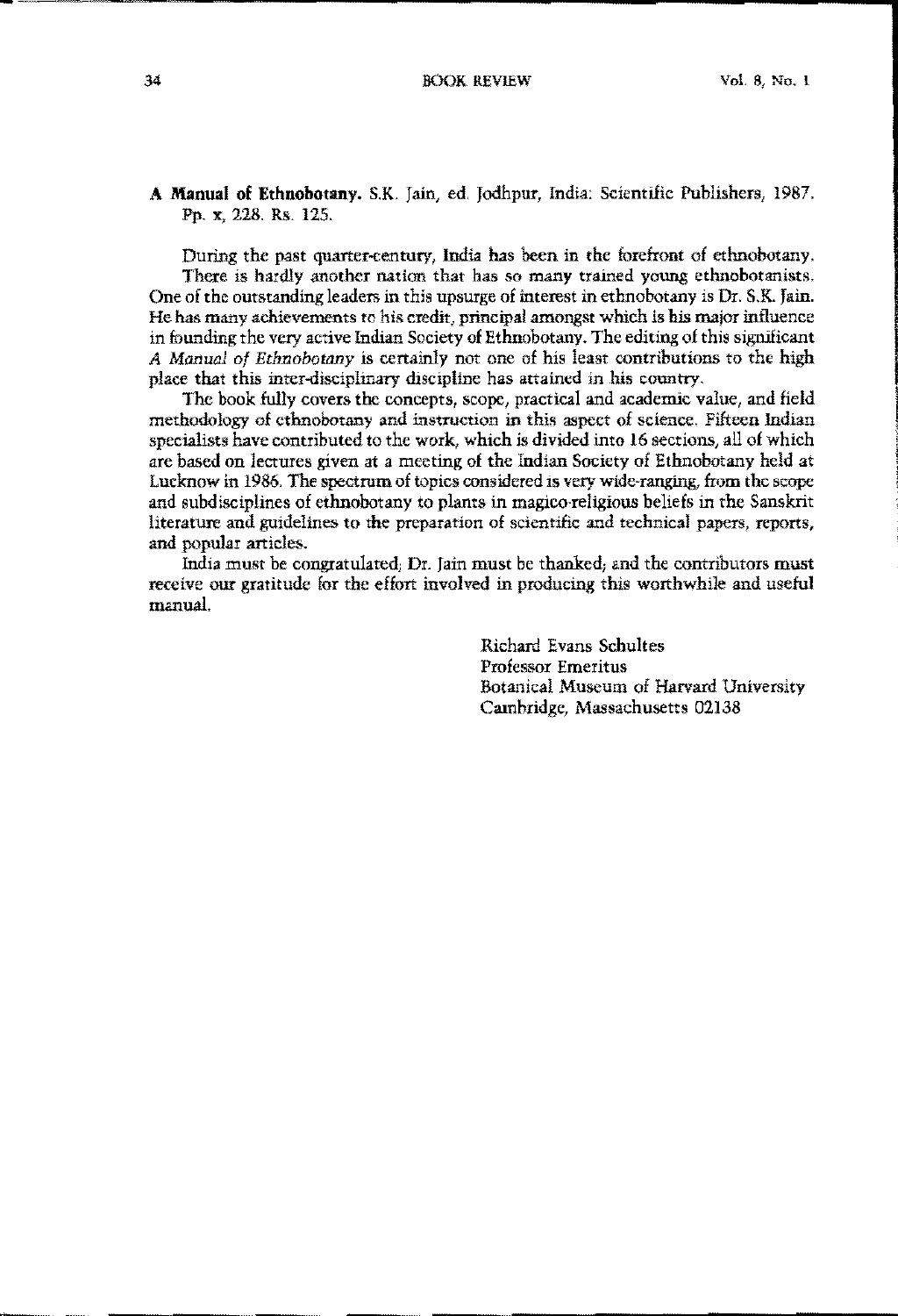# Santa Ysabel Ethnobotany. Hedges, Ken and Christina Beresford. Illustr. by Rose Christensen. San Diego Museum of Man, Ethnic Technology Notes No. 20. 1986. Pp. 58. n.p. (paper).

Santa Ysabel Ethnobotany is based primarily on the testimony of Christina Beresford, one of the last Diegueño (Yuman) Indian basketmakers. The information was recorded by Ken Hedges as a student project in 1966 and has been circulated informally since then. This published version is well illustrated with Rose Christensen's line drawings.

A total of 77 botanical species, including 8 of Eurasian origin, are arranged alphabetically by Latin name and individually described; an additional 13 unidentified taxa are discussed in conclusion. Diegueño names (mostly supplied by Mrs. Beresford) are recorded for 33 taxa, incuding 5 named types of oaks (Quercus); these 5 oak taxa are not labeled binomially. (By contrast, several species of cacti are lumped under a single Diegueño term.) A special section on the key Diegueno staple-acorns-describes terminology, methods of preparation of acorn mush, and associated material eulture current in 1966. Basketry plants are also detailed separately. A table comparing Diegueño plant uses with those reported in the literature for the neighboring Kumeyaay [Yuman: Hokan], Luiseño, Cupeño, and Mountain Cahuilla (all Takic: Yuto-Nahuan) is appended.

We may be grateful to the authors for their efforts in preserving this tantalizing remnant of Diegueño ethnobotanical ethnography.

> Eugene S, Hunn Department of Anthropology University of Washington Seattle, WA 98195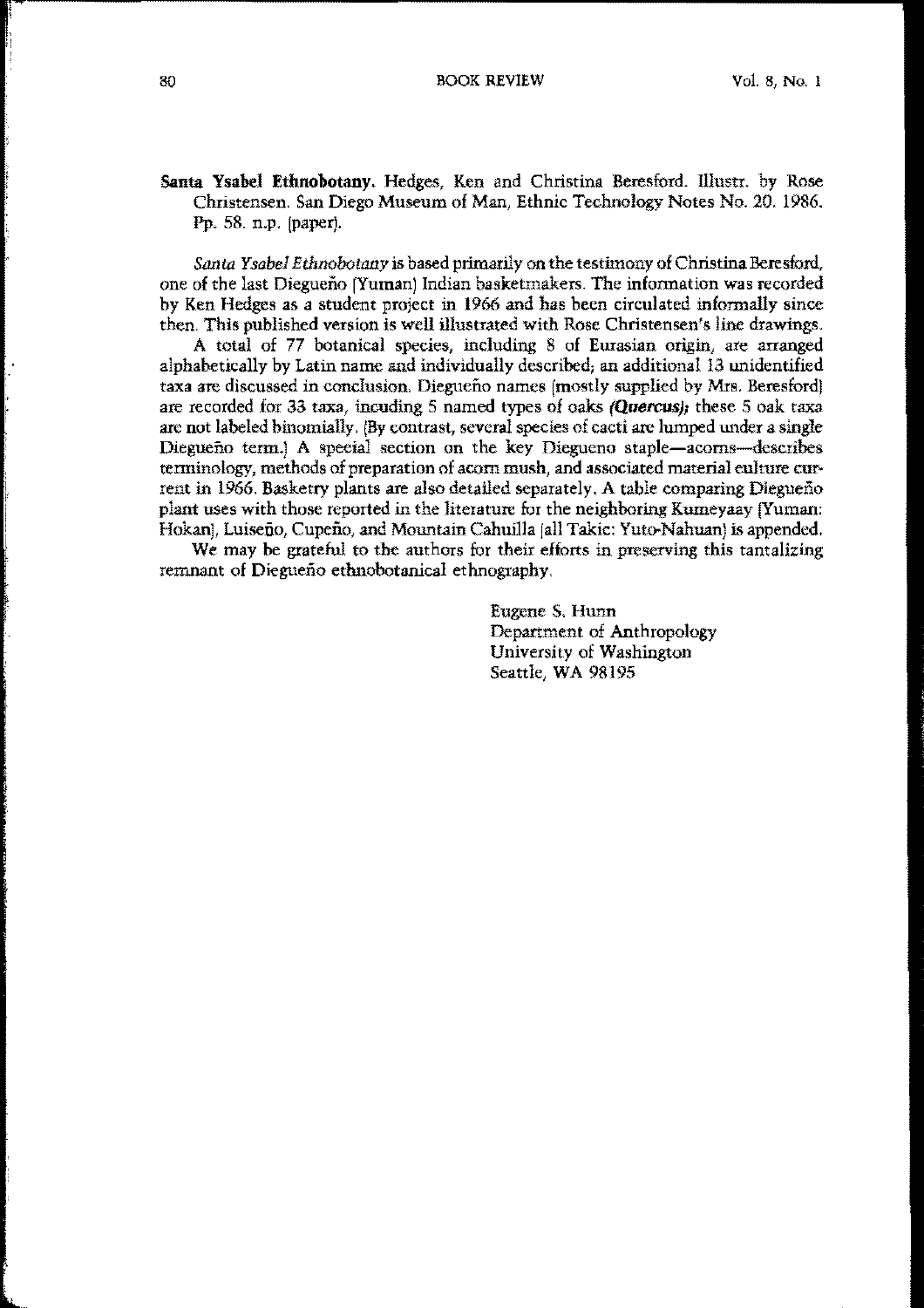### **Social Adaptation to Food Stress: A Prehistoric Southwestern Example.** Minnis, Paul E, Chicago; University of Chicago Press. 1985. S8.50 (paper),

The usefulness of ecological models in archaeology is amply demonstrated in **Minnis<sup>1</sup> s disquisition on the response of social groups of food stress. Minnis's model,** outlined in Chapter Two, states that more Ot less sedentary social groups will resort to **increasingly drastic and more inclusive social and economic responses when faced with** progressively severe prohlems of food provisioning, Three ethnographic examples Itwo from Southeast Asia and one from Africa) indicate the general utility of the model.

The study is carried out using a 1150·year prehistoric sequence (outlined in Chapter Three) of the Rio Mimbres region of southwestern New Mexico. Population estimates based upon room area indicate a fairly uniform rate of population inerease during the Early Pithouse and Late Pithouse Periods (the first 800 yearsI, a high rate of increase during the succeeding Classic Mimbres Period (150 years), and an abrupt decline in the subsequent Animas and Salado Periods (200 years),

Examination of biotic and abiotic environs of the Rio Mimbres region in Chapter Four provides a feeling for the agricultural marginality of the study area. The basis for reconstructing the environmental stress experienced by the prehistoric human popu· lation is a tree ring-dated precipitation history, which indicates periodic drought conditions, based upon indices derived from a region 100 km to the north. Archaeological evidence, in the form of wood charcoal, documents anthropogenic environmental degrada. tion prior to and during the Classic Mimbres Period, when increasingly intense use of the floodplain for agriculture largely denuded the local gallety forests,

Having documented change in population and agricultural intensification in the more productive floodplain, attention is directed at estimating the degree and periodiciy of food stress in the study area (Chapter Five). As a first step toward estimating the stress experienced by the prehistoric Mimbres population, Minnis provides a useful though limited discussion of the problems inherent in estimating subsistence economy from "raw" archaeological data. Using the generally preferred ubiqulty method (percent of total samples containing a particular specimen type) for estimating the importance of archaeobotanical materials, maize, not surprisingly, is atgued to be the most important dietary resource during the Late Pithouse and Classic Mimbres Periods. The relative contributions of other potential plant resources to prehistoric diet between these two time periods is believed to have remained more orless the same throughout the sequence, Arguing by analogy to ethnographic and archaeologic examples, the dietary contri· bution of maize to the prehistorie occupants is estimated at 35% for the Early Pithouse Period and 50% for the later Periods.

The contribution of agricultural endeavors to subsistence for each period is then estimated, Using as analog the Eastern Pueblos, where the per capita amount of agricultural land has already been calculated, Minnis estimates that 0.4 hectarcsiperson was necessary during the Early Pithouse Period, and 0,6 hectares/person for the later Period populations. Projecting these estimates into the past indicated that floodplain agriculture would have been insufficient to support the Classic and, perhaps, the Animas Period populations. These projections are relined further by assessing Itom the precipitation record whether certain periods had reliable or extremely variable moisture availability. The insights from these estimates are useful; the early portion of the Classic Mimbres Period had a very favorable agricultural climate, but the later (1090-1149 A.D.) portion **experienced much less favorable conditions, hence greater stress.**

Estimation of subsistence is completed by calculating net exploitable productivity of the entire study area. The relevance of these estimates is that if productivity of the prehistoric agricultutal system was at any time insufficient to support the population, wild food use would be expected to make up the deficit. In estimating exploitable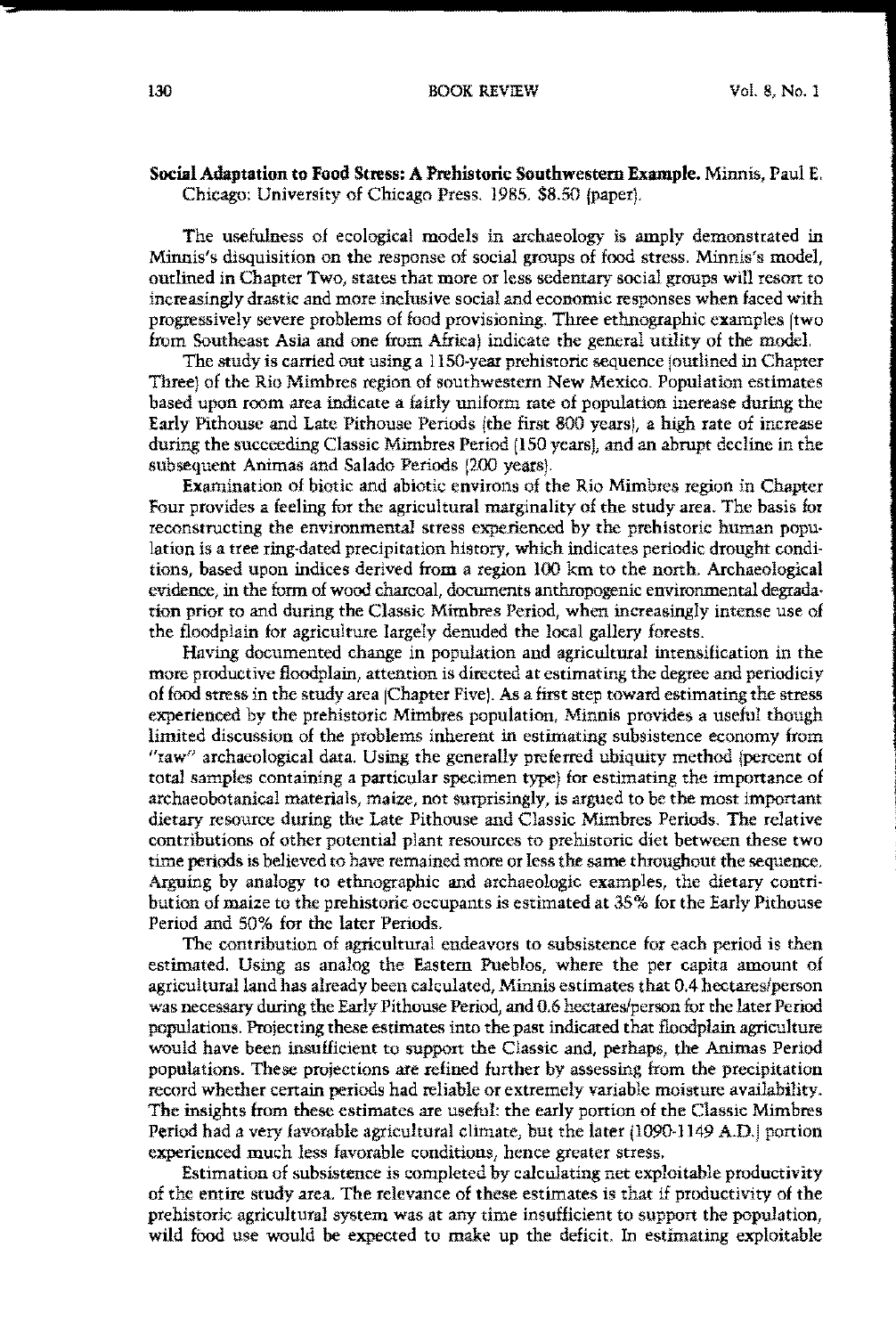productivity, Minnis combines a variety of productivity estimates that include contributions for all trophic levels with reasonable assumptions concerning the useable fractions of total ecosystem productivity. Here, as with the calculation of agricultural needs, the model would have benefitted from inclusion of variance estimates for each parameter. Though it would have resulted in an increase in model complexity, the gain in resolution would seem worth the investment. After considering all inputs, it seems clear that during the Late Pithouse and Classic Mimbres Periods, population increase outstripped adequate available agricultural lands during a period when insufficient moisture would have made it difficult to supplement dietary needs by harvesting wild plants and animals.

HAving documented stress, Minnis proceeds to assess the social and economic changes his model proposes (Chapter Six!. Architectural changes only suggest there might **have been social system change with increased stress. Economic change is examined** by assessing the relative difference in intra· and extra·regional exchange that took place from Early Pithouse to Classic Mimbres Periods. Though evidence is only suggestive, trends in the relative quantities of exotic vs. loeal products indicate that during the period of greatest stress intra-regional exchange increased while extra-regional interchange decreased. Hence the model in its original formulation seems more or less correct: with **increasing** subsistence stress, the population's response is to intensify agricultural production, and when this fails the social groups undergo requisite changes in sociopolitical **organization, and possibly also experience increased intra-regional economic interaction.**

The use of analogy to infer various aspects of prehistoric subsistence is a common approach in archaeology. The more attributes shared between analog and subject society  $i$ n, for example, level of sociopolitical integration, subsistence regime and environmental context, tbe more direct and appropriate the inlerence, Minnis relies heavily upon analogy to estimate many parameters of agricultural subsistence (percent of cultigens (maize onlYI in diet, necessary per capita agricultural land, maize yield per hectareJ, but in most situations he selects one from a number of quite disparate estimates. One can perhaps see the need to focus upon a single estimate, but inclusion of minima and **maxima, or some other measure of variation for each estimate from the numerous paten·** tially useful analogs, would have greatly increased the model's resolution.

The study as a whole is beautifully conceived and executed. No stone is left untumed in searching for data uselui in describing system variables, Methods of estimatiug system attributes are well reasoned, though each estimate should bave **included some measme of variation to obtain it more robust approximation of systemic** variation. In *Social Adaptation to Food Stress*, Minnis gives us an excellent approach te problem-oriented archaeological research that will serve as a baseline from which future studies in the Southwest and elsewhere can be formulated.

> Bruce F, Benz Laboratorio natural Las Joyas de la sierra De Manantlan Universidad de Guadalajara Apdo, Postal 1-3933 Guadalajara, Jal. CP 44100 **Mexico**